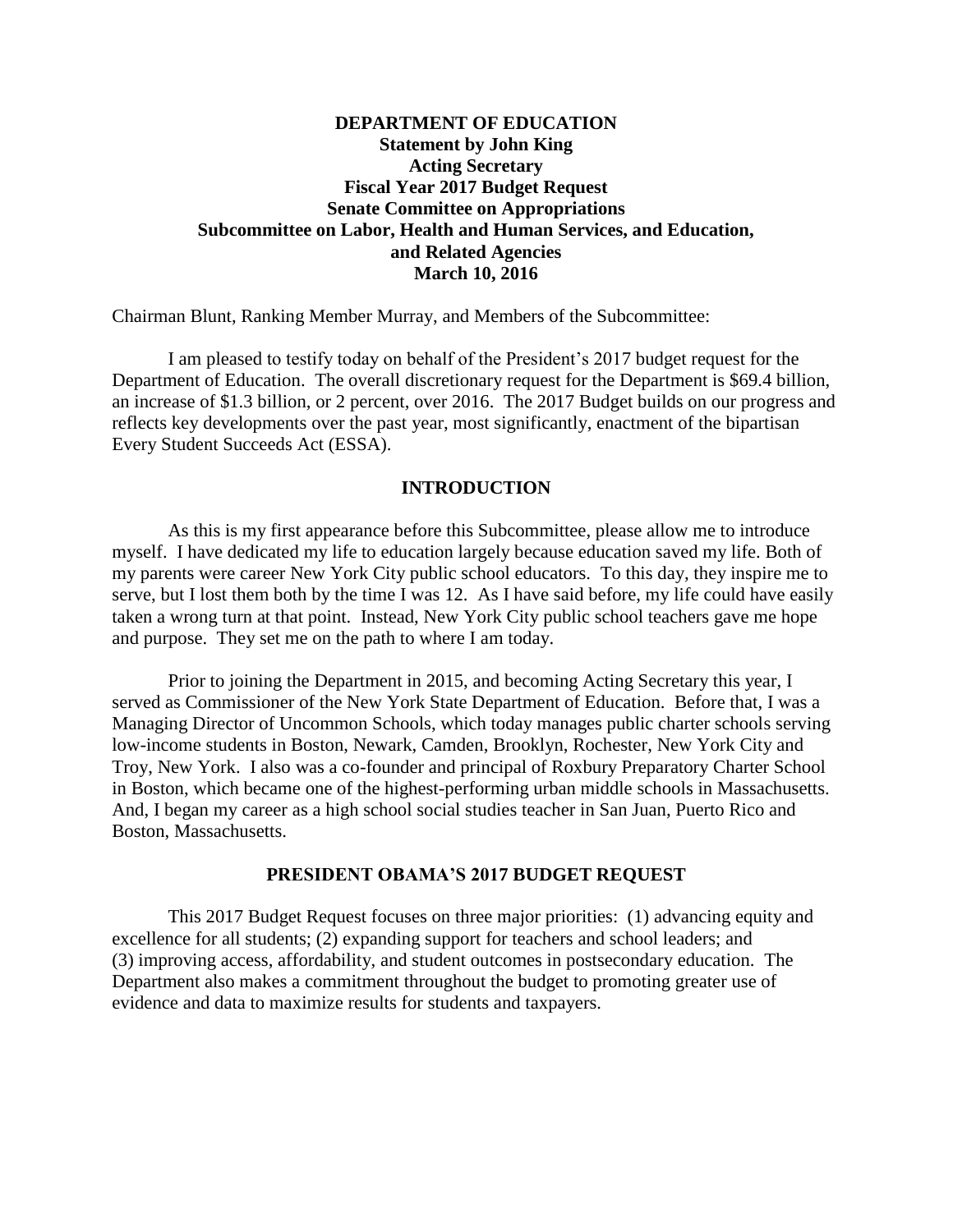#### **SUPPORT FOR THE EVERY STUDENT SUCCEEDS ACT**

With the enactment of the ESSA in mid-December, the Administration worked hard to align the 2017 Budget with the reauthorized ESEA and to allocate resources to support the new law's focus on education equity, support for teachers, and well-rounded instruction. We are pleased that the ESSA embraces many reforms the Administration has long supported, including State-defined college- and career-ready standards, accountability for the success of all students, innovation in education, and expansion of high-quality preschool. The Budget provides robust funding for core components of the reauthorized ESEA to advance equity and excellence and support great teachers and school leaders.

## **ADVANCING EQUITY AND EXCELLENCE FOR ALL STUDENTS**

The first major priority in the 2017 request is to ensure all of our young people, and particularly students from low-income families and students of color and those in high-poverty schools who are the focus of the ESSA, have the chance to learn and achieve. While we have made significant progress in increasing overall graduation rates, gaps for students from lowincome families and students of color continue to persist. We must close these gaps, and one way to do so is to increase resources for key programs that support students who need the most help to meet challenging State academic standards. To help close our current resource and opportunity gaps, the 2017 request provides \$15.4 billion for Title I Grants to Local Educational Agencies (LEAs)—the cornerstone of the Federal effort to ensure that all students—including students from low-income students, students of color, students with disabilities, and English Learners—graduate from high school prepared for college and careers.

The request provides \$12.8 billion for Individuals with Disabilities Education Act (IDEA) Formula Grant Programs, to assist States in providing high-quality early intervention services to infants ages birth through 3 and their families, and help States cover the excess costs of providing special education and related services to children with disabilities ages 3 through 21. This includes a combined increase of \$80 million over 2016 enacted levels for IDEA Preschool Grants (Part B, Section 619) and Grants for Infants and Families (Part C).

The President's Budget also supports expanded access to high-quality preschool for all children from low- and middle-income families by providing \$1.3 billion in mandatory funding in 2017 and \$75 billion over 10 years for the President's landmark Preschool for All proposal, along with \$350 million for the reauthorized Preschool Development Grants program, an increase of \$100 million over the 2016 level, in the Department of Health and Human Services request and jointly administered with the Department of Education. We also would significantly increase support for State and local efforts to meet the educational needs of English Learners in public schools through an \$800 million request for English Language Acquisition formula grants.

I am proud that our 2017 budget also includes new resources for school districts ready to take bold action to address equity gaps in their schools and communities. First, we are asking for \$120 million to fund a new Stronger Together program that would support voluntary efforts by one or more school districts, guided by strong community input, to increase socioeconomic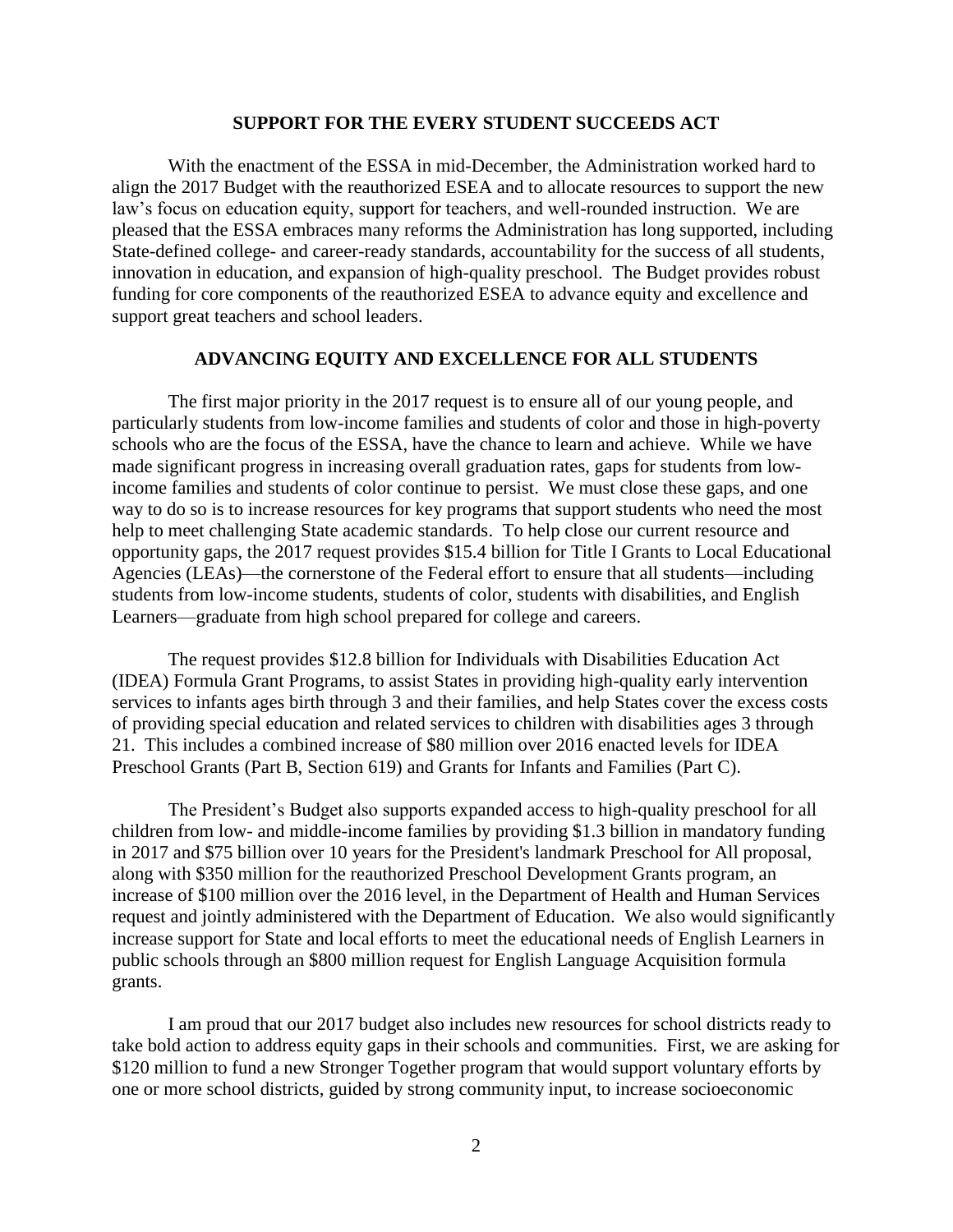diversity in their schools. Research shows that States with more socioeconomic segregation in schools tend to have larger achievement gaps between low- and higher-income students, and socioeconomically diverse schools can lead to improved outcomes for students. Stronger Together would provide resources to communities that want to explore options for putting research into practice. Such plans could incorporate ongoing efforts of this Administration to invest in diverse, high-quality magnet and charter schools, as highlighted in the budget proposal. Several school districts and communities are already developing innovative diversity initiatives to improve student achievement, and with additional resources, these efforts could be scaled up and serve as models.

The Budget would include \$128 million—a \$55 million increase—for Promise Neighborhoods. This increase would support up to 15 new awards to local partnerships to implement comprehensive, neighborhood-based plans for meeting the cradle-to-career educational, health, and social service needs of children and families in high-poverty communities.

Another groundbreaking proposal is our Computer Science for All initiative. This proposal— \$2 billion in mandatory funding in FY 2017 and \$4 billion over three years—would support efforts in all 50 states to expand access for all students to computer science instruction and programs of study. The budget also includes \$100 million in discretionary grants for Computer Science for All Development Grants for school districts that recognize the power of computer science to engage students in preschool through grade 12 in real-world computer programming and related skills in conjunction with other rigorous coursework, including STEM fields in which students from low-income families and students of color traditionally are underrepresented. Every year, increasing numbers of STEM-related jobs are created that require workers with backgrounds in computer science education, but too few school districts offer these courses, especially in high-poverty schools. The grants proposed in our Budget would focus on identifying and testing computer science instructional models that expand access to these opportunities for all students, but particularly for high school students in underserved communities, including in urban and rural areas.

In addition, the Budget includes a proposal for Next Generation High Schools, which would promote the whole-school transformation of the high school experience in order to provide students with challenging and relevant academic and career-related learning experiences that prepare them to transition to postsecondary education and careers. This program would provide students with the academic foundation and skills they need to be successful, ensuring that all students in redesigned high schools participate in project- or problem-based learning and have the opportunity to earn early college credit, and engage in experiences or postsecondary learning opportunities that build career-ready competencies. Accomplishing these goals will help improve longer-term outcomes for high school students, including increased high school graduation rates, higher rates of enrollment in postsecondary studies without the need to take remedial courses, higher postsecondary completion rates, and higher rates of completion of industry-recognized credentials and certifications.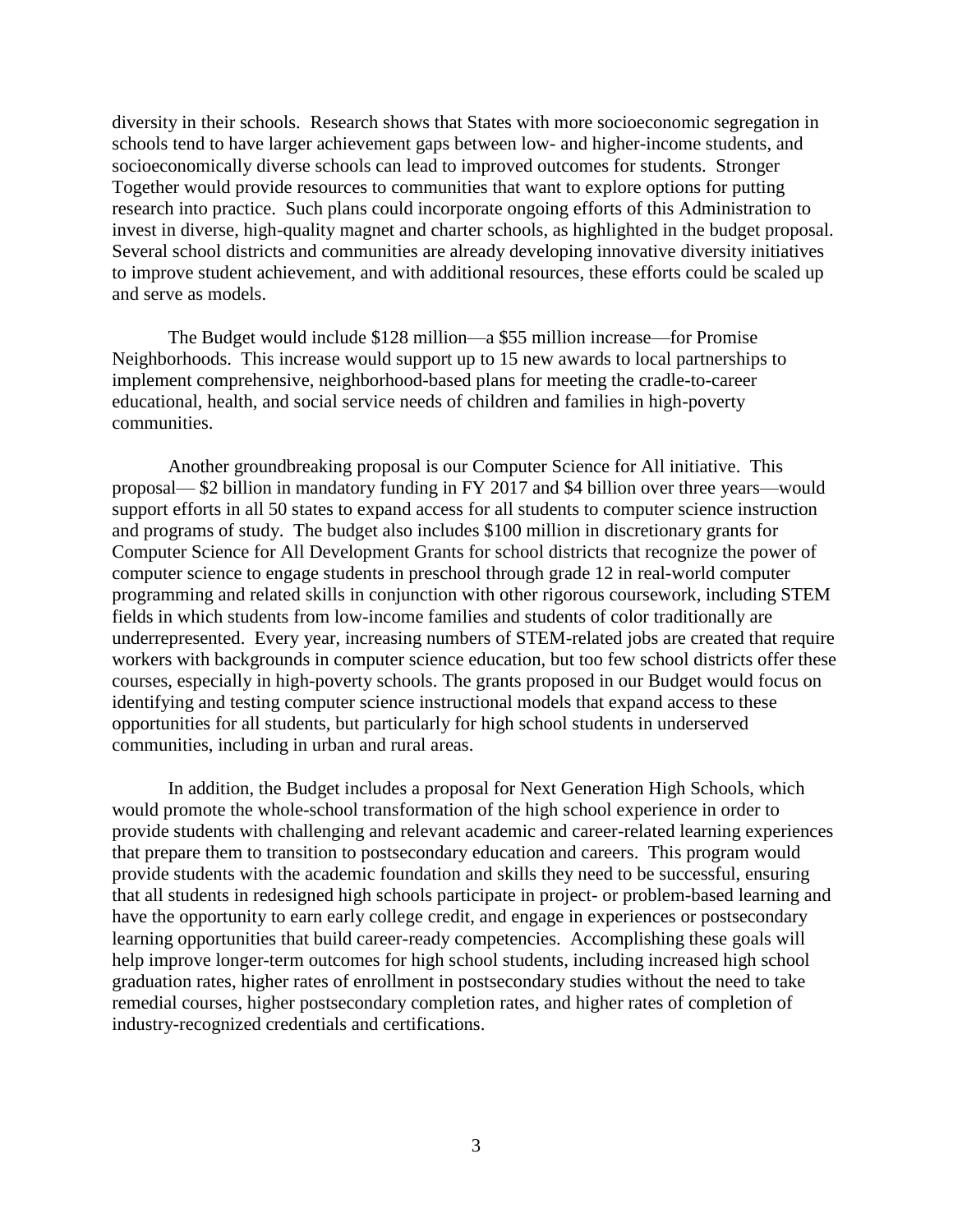The Budget also includes \$138 million, an increase of \$31 million over the 2016 enacted level, for more vigorous enforcement of our Nation's civil rights laws by the Department's Office for Civil Rights, which ensures equal access to education. The Office of Civil Rights has been actively protecting the rights of all students through comprehensive strategies that include, among others, efforts to eliminate racial disparities in school disciplinary practices and procedures, and the enforcement of protections against bullying and harassment and sexual assault on college campuses.

Finally, the Budget includes \$500 million for the newly authorized Student Support and Academic Enrichment block grant, nearly twice the amount appropriated in 2016 for the antecedent programs. These funds can help expand course offerings across a range of areas, such as STEM and the arts, and bolster student achievement through such activities as mentoring or school counseling and expanding digital learning opportunities. Within the discretionary caps, we were unable to fund this new block grant at the fully authorized level, and thus have proposed that States have broader flexibility in how to target these funds to ensure that the funds provided to LEAs are robust enough to make a meaningful impact on students.

## **EXPANDING SUPPORT FOR TEACHERS AND SCHOOL LEADERS**

A second area of focus in our 2017 request is to provide support for teachers and leaders who are doing the daily work of implementing new college- and career-ready standards and aligned assessments, and turning around our lowest-performing schools. If we want all students to succeed, we must provide teachers with the preparation, support, opportunities for leadership, and autonomy they need to be effective in the classroom and to want to remain in the field. And we need to prepare, attract, and keep school leaders of diverse backgrounds who can create school cultures that bring out the best of students and staff in a climate that supports growth and learning for all.

Our 2017 request proposes significant new resources to help ensure that all students have access to effective teachers and leaders and new opportunities for teachers to shape our approaches to improving student outcomes. First, our \$1 billion mandatory RESPECT: Best Job in the World program would support the redesign of an estimated 200 high-need schools to create models that transform these schools into the best places to advance a career in education and thereby attract and retain talented and effective teachers and school leaders. For new and continuing competitive grant programs for teachers and leaders that span preparation, development, and retention, we request \$525 million, an increase of \$142 million over 2016. For example, the budget includes \$250 million for the Teacher and School Leader Incentive Grants program—the reauthorized version of the Teacher Incentive Fund—to support continued innovation in the area of robust human capital management systems that help school districts and schools recruit, develop, support, retain, and advance teachers through every phase of their careers. We also would strengthen the pipeline of effective teachers and principals through a new \$125 million Teacher and Principal Pathways program, which would make competitive grants to institutions of higher education and other nonprofit entities to support the creation and expansion of high-quality teacher and principal preparation programs. In addition we fund Title II-A at \$2.25 billion in formula funds. Finally, to attract the next generation of talented educators, we propose to streamline and expand the current postsecondary assistance available to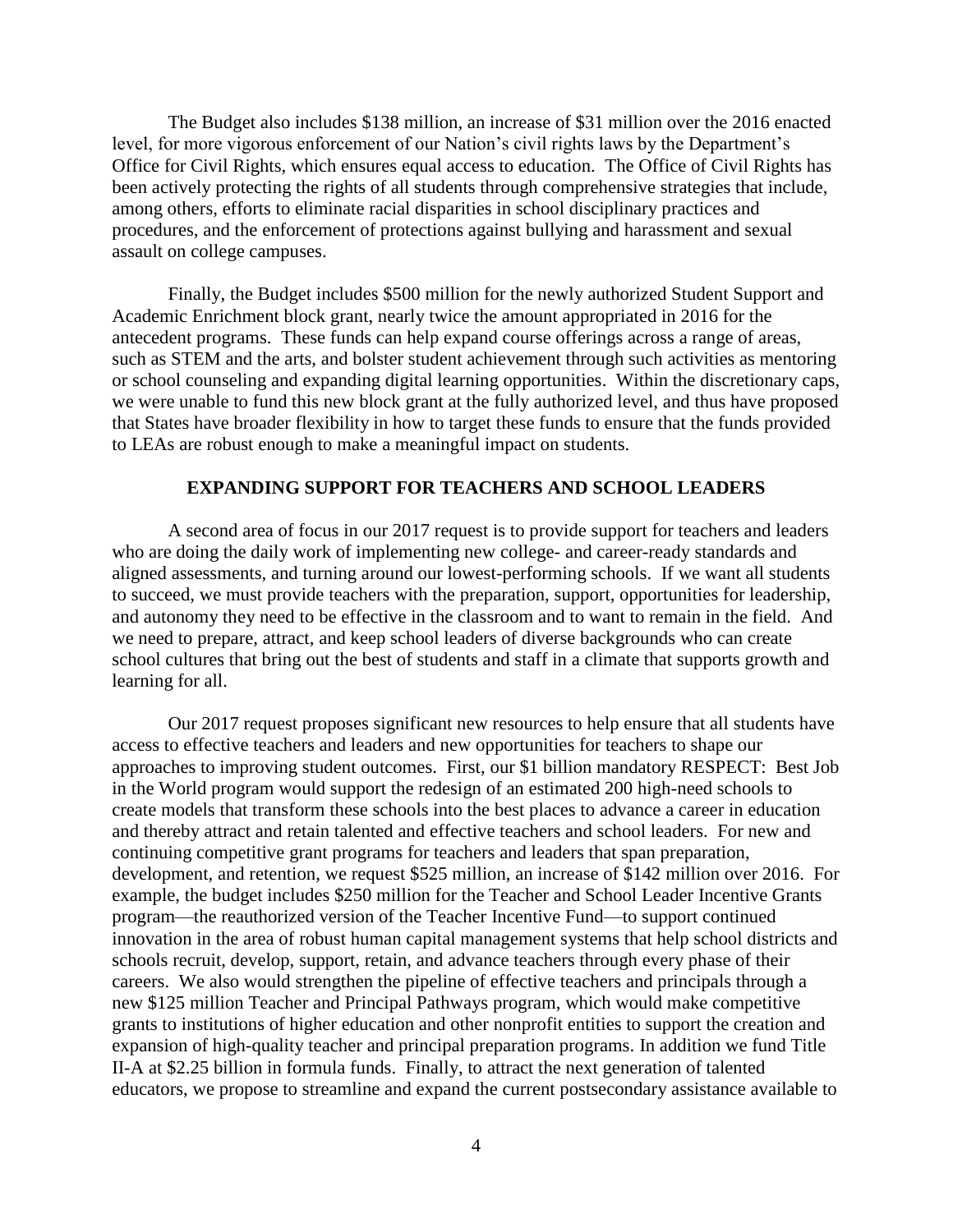teachers into one program that will provide up to \$25,000 in loan forgiveness for serving in a high-needs school.

#### **IMPROVING ACCESS, AFFORDABILITY, AND COMPLETION IN POSTSECONDARY EDUCATION**

Higher education is one of the clearest paths to the middle class. At a time when jobs can go anywhere in the world, skills and education will determine success for individuals and for nations. Yet, far too many students do not go to college, or never complete their degree; we used to be first in the world in college completion, and now we are 13th. Our budget request builds on the Administration's efforts to make college more affordable and accessible while putting forward important new initiatives to promote college completion. We must shift incentives at every level to focus on student success, not just on access. Students who do not complete their degrees are less likely to succeed in the workforce and have student loan default rates that are, on average, three times higher than those who graduate. Further, we know that taking a full course load helps students finish on time, at a lower cost and likely with less student debt, saving them both time and money.

The request dedicates \$188 billion to Federal student aid in fiscal year 2017, including \$31 billion to Pell Grants and over \$155 billion to student loans, benefiting more than 12 million students. The request expands the Administration's signature initiative, America's College Promise, which would support 2 years of free community college for responsible students, who get good grades and stay on track to graduate, as well as up to providing 2 years of college at zero or significantly reduced tuition to first-time, low-income students at 4-year Historically Black Colleges and Universities (HBCUs) and Minority-Serving Institutions (MSIs). We are also proposing a new \$30 million HBCU/MSI Innovation for Completion Fund competitive grant program to foster innovative and evidence-based, student-centered strategies and interventions to increase the number of low-income students completing degree programs.

The Budget proposes two initiatives totaling \$2 billion in Pell Grants for the 2017-2018 award year to help students accelerate progress toward their degrees by attending school yearround and encouraging students to take more credits per term, increasing their likelihood of on-time completion. The first initiative, Pell for Accelerated Completion, would allow full-time students the opportunity to earn a third semester of Pell Grants in an academic year, enabling them to finish faster by taking additional courses year-round and better meeting the diverse needs of today's students. The second initiative, On-Track Pell Bonus, would create an incentive for students to stay on track or accelerate their progress towards a degree through a \$300 bonus, effectively increasing the Pell Grant maximum award to \$6,235, for students who take 15 or more credits per semester in an academic year, which is the course load typically needed for on-time completion.

Research published in 2013 from the RAND Corporation suggests that inmates who participate in correctional education programs are not only 43 percent less likely to recidivate but also 13 percent more likely to obtain employment post-release. Accordingly, we propose expanding postsecondary opportunity to incarcerated individuals eligible for release through the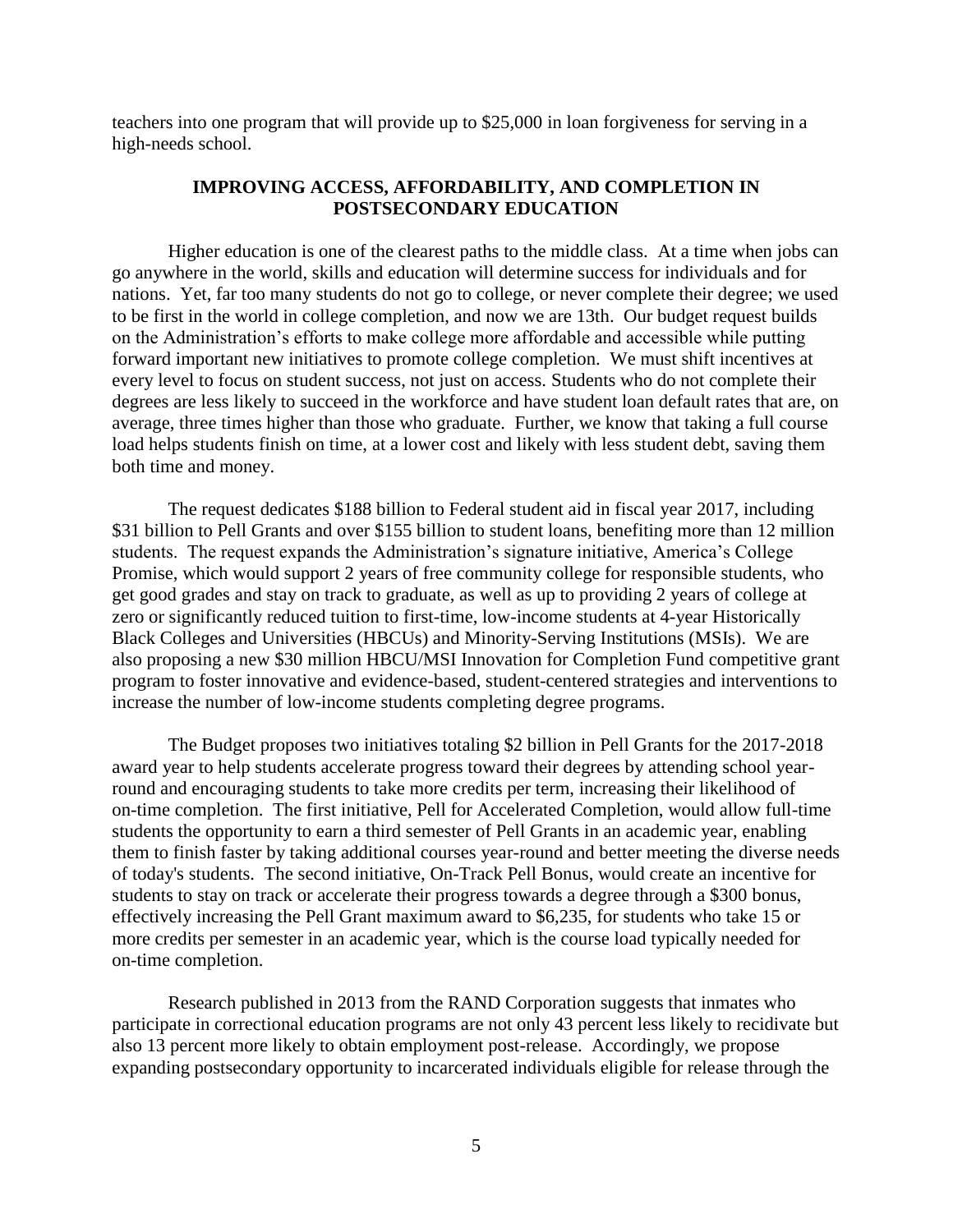Second Chance Pell proposal that would restore their Pell eligibility with the goals of helping them get jobs, support their families, turn their lives around, and strengthen their communities.

Finally, the Administration is re-proposing other key initiatives, including rewarding colleges that successfully enroll and graduate a significant number of low-income students on time; further simplifying the FAFSA; permanently extending inflationary increases of the maximum Pell grant award; redirecting campus-based programs to target institutions that offer affordable and quality education and training; reforming and streamlining income-driven repayment plans to simplify borrowers' experience and allow for easier selection of a repayment plan, while reducing program complexity and better targeting of benefits; strengthening teacher loan forgiveness; and protecting students and taxpayers from predatory colleges that are not delivering the high-quality education that students—and taxpayers—deserve.

## **PROMOTING GREATER USE OF EVIDENCE AND DATA**

Over the last seven years, we have pioneered efforts that encourage grantees and practitioners to use evidence of what works in education in ways that can improve student outcomes. Programs such as Education Innovation and Research and First in the World (FITW), which includes a 30 percent set-aside for HBCUs and MSIs, will continue to scale up the use of evidence-based grant-making. Further, a focus on evidence and data also can be a powerful tool to advance equity. For example, under our new Federal education law, the ESSA, States will establish new accountability systems that will include indicators of success that reflect a broad picture of how schools are serving all children, and not just in academics. States could decide to look at information about students' socioemotional growth, for instance, and whether schools are helping children develop skills like resilience and the ability to effectively collaborate with peers.

This Budget continues that commitment to improving student outcomes by increasing funding for programs that provide additional resources for interventions that either are based on evidence of success, or help build evidence of what works in education. The Budget strongly funds the infrastructure for evaluation within the Institute of Education Sciences, requesting \$209 million for the Research, Development, and Dissemination program, \$125 million for the Statistics program, and \$81 million for the Statewide Longitudinal Data Systems program, with a particular focus on using data at the local level. These requests will enable the collection of critical information, and help us disseminate this evidence of what works to policymakers and practitioners to empower them to improve student learning and narrow achievement gaps.

Our request also includes \$15 million to support InformED, which builds on the success of the new College Scorecard by making the Department's data and research across the education spectrum, including data and research on a wide range of issue areas for students at the Pre-K through college levels, more available—and actionable—for internal users and for the public. The 2017 Budget will help build new infrastructure to manage the collection, quality, release, and analysis of these data in innovative and effective ways.